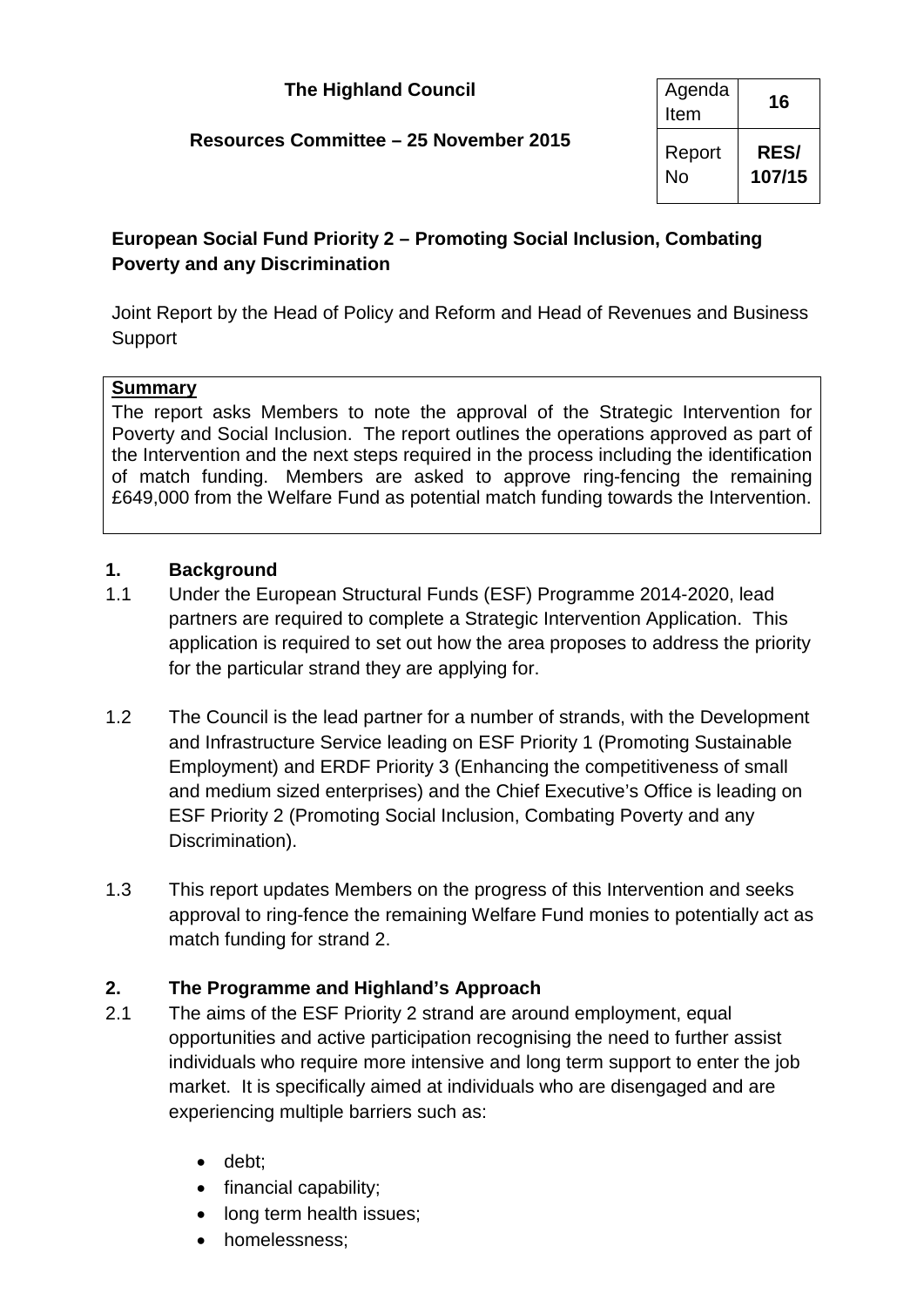- low income;
- childcare and social care.

This strand is designed to complement ESF Priority 1 which focuses upon developing activities to support individuals to seek employment and the Intervention has been designed to achieve this.

- 2.2 Through cross service and partnership discussions to identify gaps, an approach for Highland's Intervention was drawn up and agreed in conjunction with the Council's Welfare Reform Working Group. Key aspects of this approach include:
	- Developing approaches to early engagement of people experiencing poverty
	- An intensive support service approach designed to provide one to one individualised support to individuals experiencing multiple barriers.
	- Outreach approaches will be used to engage with people as they engage with other services for example housing, social and health care at key life stages or milestones (e.g. pregnancy, entering childcare or education) to offer early intervention.
	- Employability advice for these groups moving into and within work to ensure that work is sustained.
	- As part of the overall approach, key target groups will include individuals experiencing mental ill health through mental health clinic settings and with the most excluded families in order to provide a holistic approach to improve outcomes for the family and reduce child poverty.
	- A further strand will take an improvement methodology approach to addressing poverty within families at an early years and early primary stage, building on the success of the Highland Midwifery Project.
- 2.3 Although European funding is not allowed to mitigate against Government policy, a significant proportion of the key client group will be impacted by the effects of Welfare Reform and the interventions proposed will support them in managing these impacts. Information relating to welfare reform and local impacts is provided in the Welfare Reform Update report on today's agenda at item 17.

# **3. Current Status of the Application**

- 3.1 Highland's Strategic Intervention Application for this programme was submitted to the Scottish Government on 1 July 2015. Following some technical revisions this was approved by the Government's Scrutiny and Risk Panel on 1 October 2015. The feedback received was very positive, with no revisions required, only points to clarify at the next stage.
- 3.2 The next stage in the process is to develop the operational programmes for the key areas of work identified within the Strategic Intervention Application. This will detail how the operations will be delivered, details of the need for grant/added value, details of the match funding and the cost model selected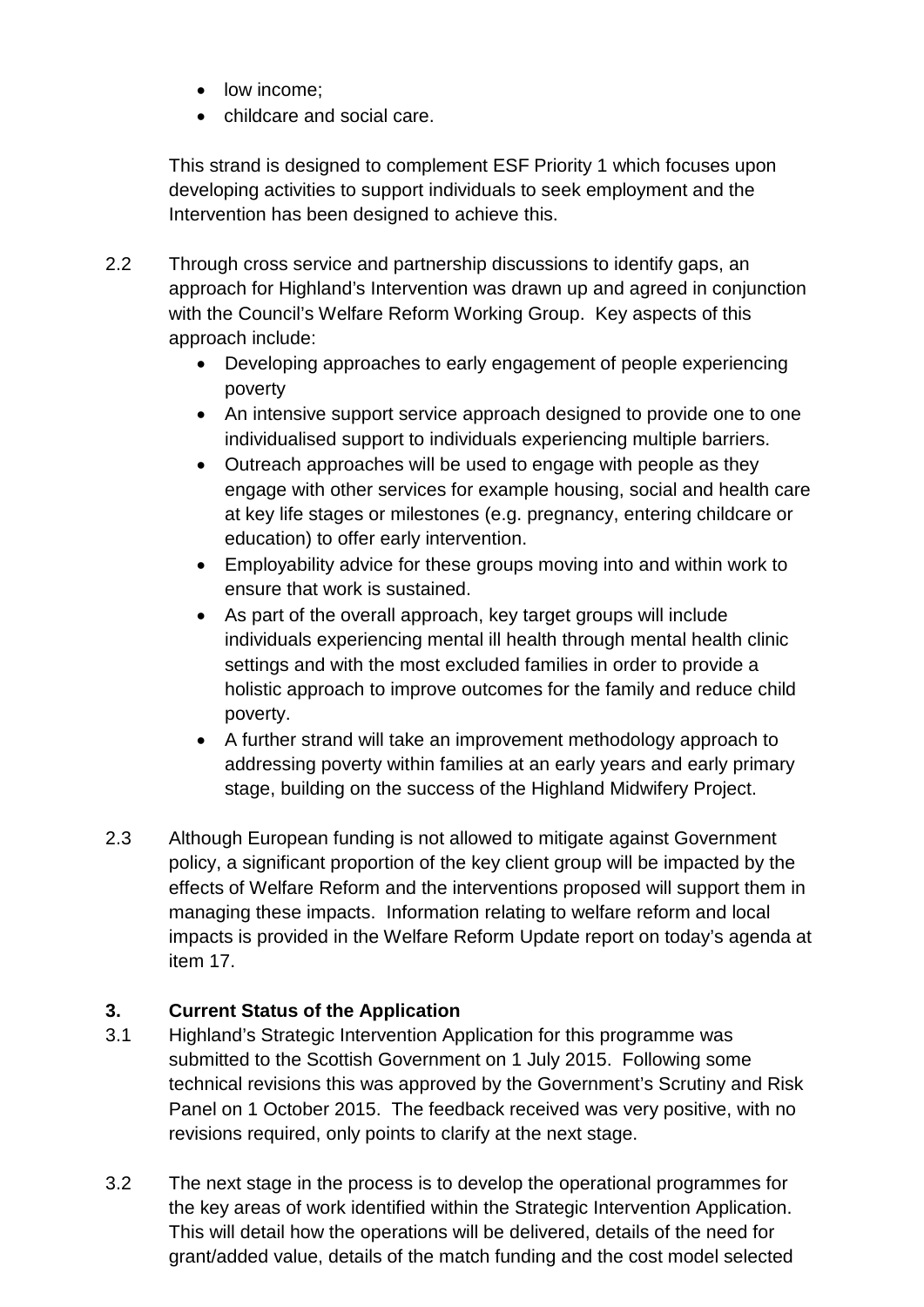i.e. whether we propose in-house delivery, procurement or a challenge fund approach.

3.3 Officers are currently working on the detailed operations and a workshop has been held to scope out how best to design this and ensure that the Operations form part of an overall integrated referral pathway and triage approach to enable all staff – from housing support advisers, employability advisers to advice and information staff - to utilise the intensive support services being developed and already established services in order to effectively support clients in greater need. We await confirmation from the Scottish Government for details of the submission deadline.

## **4. Financial Requirements and Match Funding**

- 4.[1](#page-0-0) The indicative allocation available for this Programme for Highland is £1.42m<sup>1</sup>. This is the total funding available from 2015 to 2020. The first stage of the programme runs between 2015 until the end of 2018, with £822,105 of the total funding available to draw down. As with all European programmes, match funding is required with a 50% intervention rate agreed for this strand. Match funding of £822,105 is therefore required up until the end of 2018.
- 4.2 Given the focus of the programme on reducing poverty and the likely client groups, the Council's Welfare Fund had been identified as a source of potential match. With £649,000 remaining in the fund, this would not provide complete match funding up until 2018 but a significant proportion of this. Additional funding sources will continue to be sought; both for the remaining £173,105 and more, therefore it is possible that not all of the Welfare Fund may be required. It is also intended at this stage that a Challenge Fund approach is adopted which would seek bids from organisations with funding available to use as potential match.
- 4.3 It is important to highlight that there are no other bids to the Welfare Fund at present and also that additional funding for any of the existing bids would not be possible if the fund is committed for potential match. Details of funds allocated to date can be found at **Appendix 1**. All bar 3 were for one off projects with the remaining 3 funded on the basis of time-limited project funding.
- 4.4 Given that details of match funding are required to be included within the operational programme submission, Members are asked to agree that the remaining Welfare Fund of £649,000 is ring-fenced, to be used in principle as match funding for the ESF Poverty and Social Inclusion Intervention but on the understanding that officers will continue to pursue other potential opportunities for match funding.

 $1$  The amount in sterling will fluctuate as a result of exchange rates.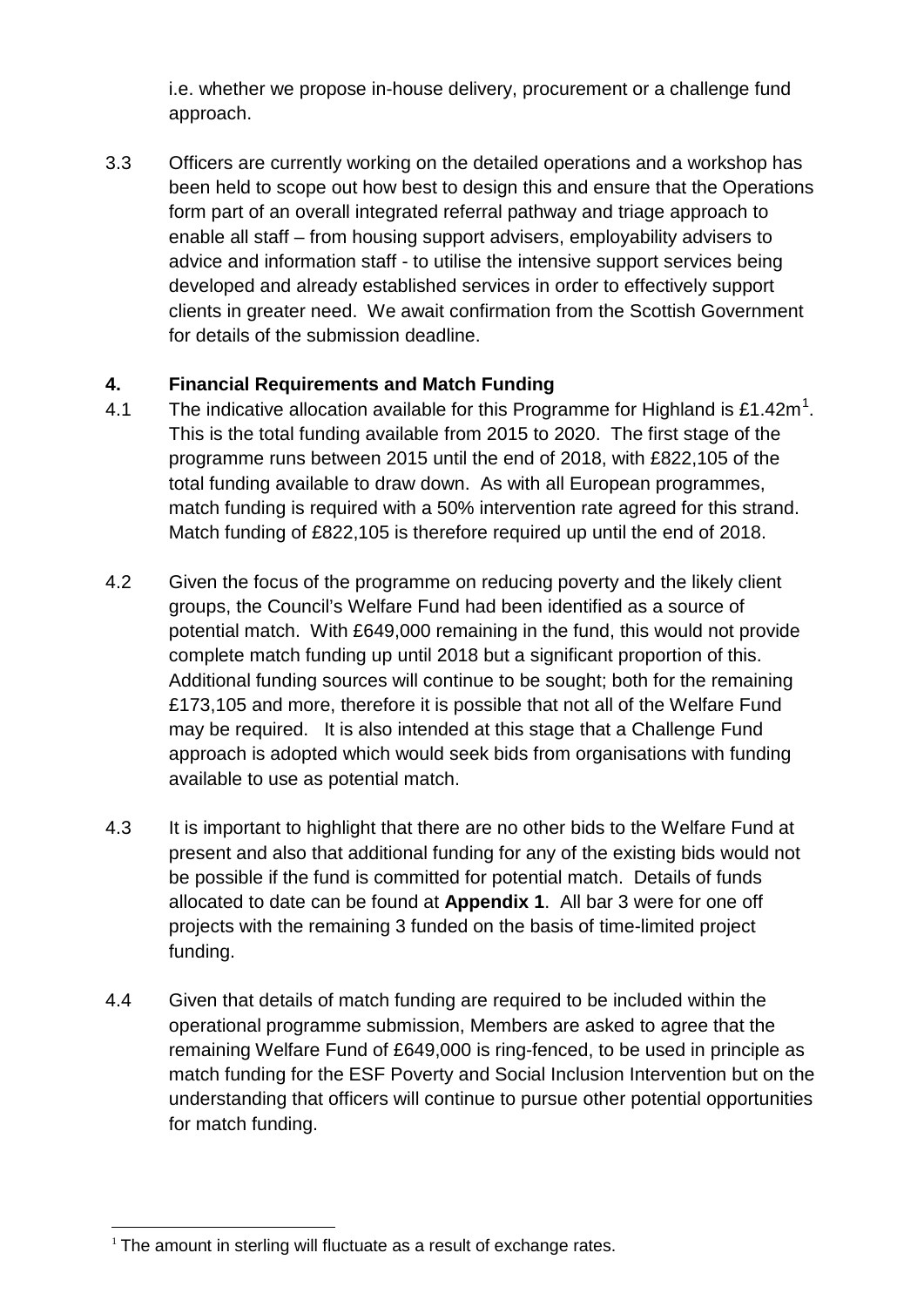## **5. Implications**

5.1 Resource implications – The indicative ESF allocation for Highland for this strand is £1.42m and with match funding the total programme to 2020 could be £2.84m.

It will not be possible to draw down the £1.42m without match funding but identification of match funding is challenging within the current financial climate. At this stage, there is a need to identify match funding for the first stage of the programme to 2018, i.e. £822,105.

As outlined at paragraph 4.3, should Members agree to ring-fencing the remaining Welfare Fund as potential match, there would be no funding available for other initiatives.

- 5.2 Legal implications – No legal implications have been identified at this stage however as projects develop this will need to be considered. A potential area is in the procurement of services using ESF.
- 5.3 Equalities implications – The key objectives of this strand of EU funding include increasing the financial capacity of the most disadvantaged along with increasing the number of disadvantaged individuals into positive employment of training outcomes. Key groups within this will include individuals with multiple barriers including health and disabilities and may include single parents and they are more likely to be female.
- 5.4 Climate Change/Carbon Clever –Projects have to show environmental sustainability.
- 5.5 Risk – As the lead partner for the Strategic Intervention the Council will be fully financially responsible for all the individual operations it covers. With this responsibility there will be an element of risk, but managed through relevant processes such as standing orders, procurement rules and performance management.

Gaelic - There are no known Gaelic implications arising from this report but there may be opportunities to link with Gaelic medium child care and to use the Council's policy in Gaelic signage and translation for advice surgeries.

5.6 Rural implications –There will be a need to identify the key issues facing individuals in rural communities and consider how best to meet these needs through this EFS programme and potentially the LEADER programme.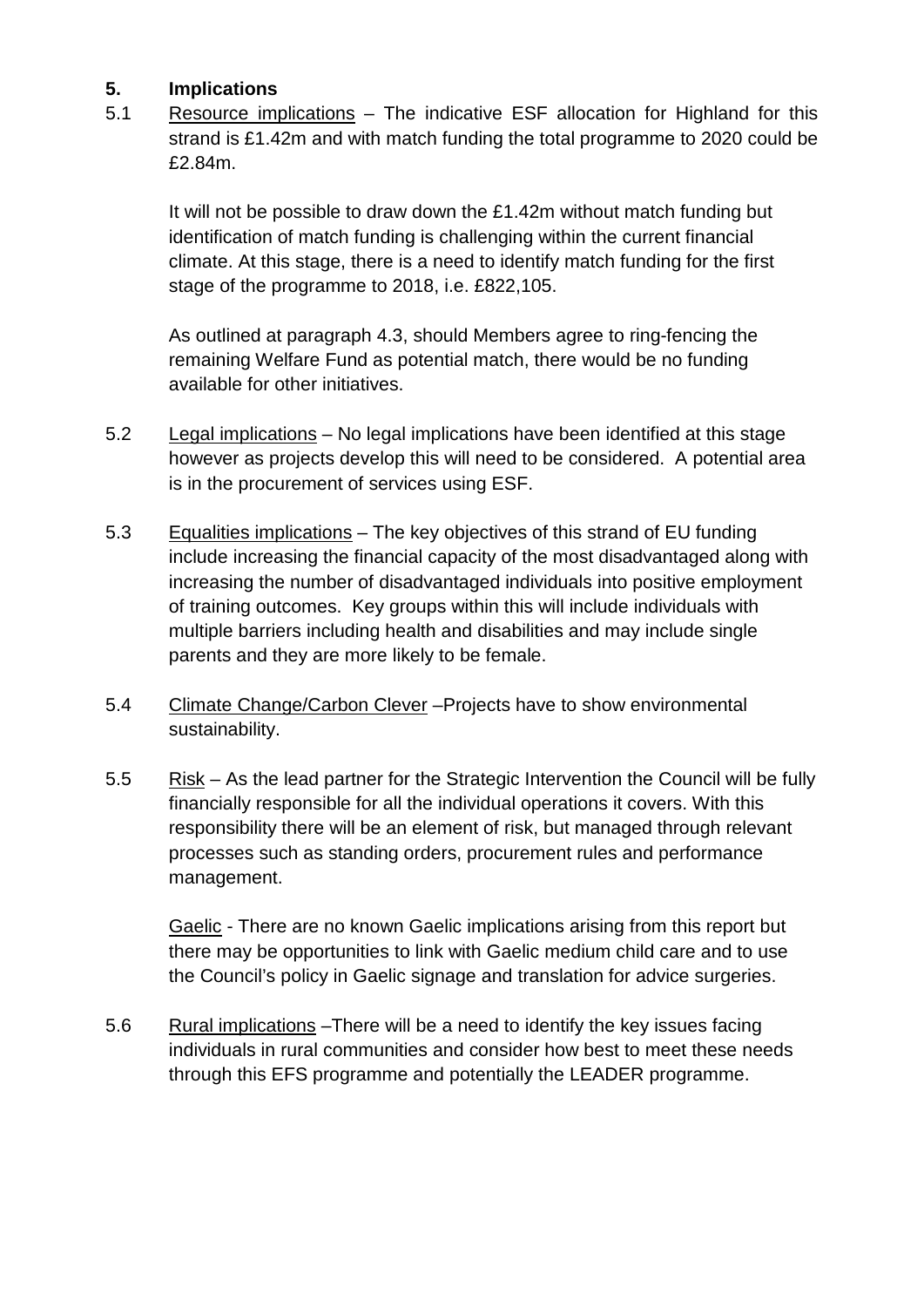#### **6. Recommendation**

Members are asked to note:

- The update on the Strategic Intervention application and the approval from the Scottish Government for the proposed approach in Highland.
- Note the financial requirements in relation to this ESF strand and the match funding required.

Members are asked to agree:

• Ring-fencing the remaining Welfare Fund of £649,000 to be used in principle as match funding for the ESF Poverty and Social Inclusion Intervention.

| Authors: | Alison Clark, Principal Policy Officer, Tel. (01463) 702512.       |
|----------|--------------------------------------------------------------------|
|          | Sheila McKandie, Benefits and Welfare Manager, Tel. (01463) 702411 |
| Dated:   | 16 November 2015                                                   |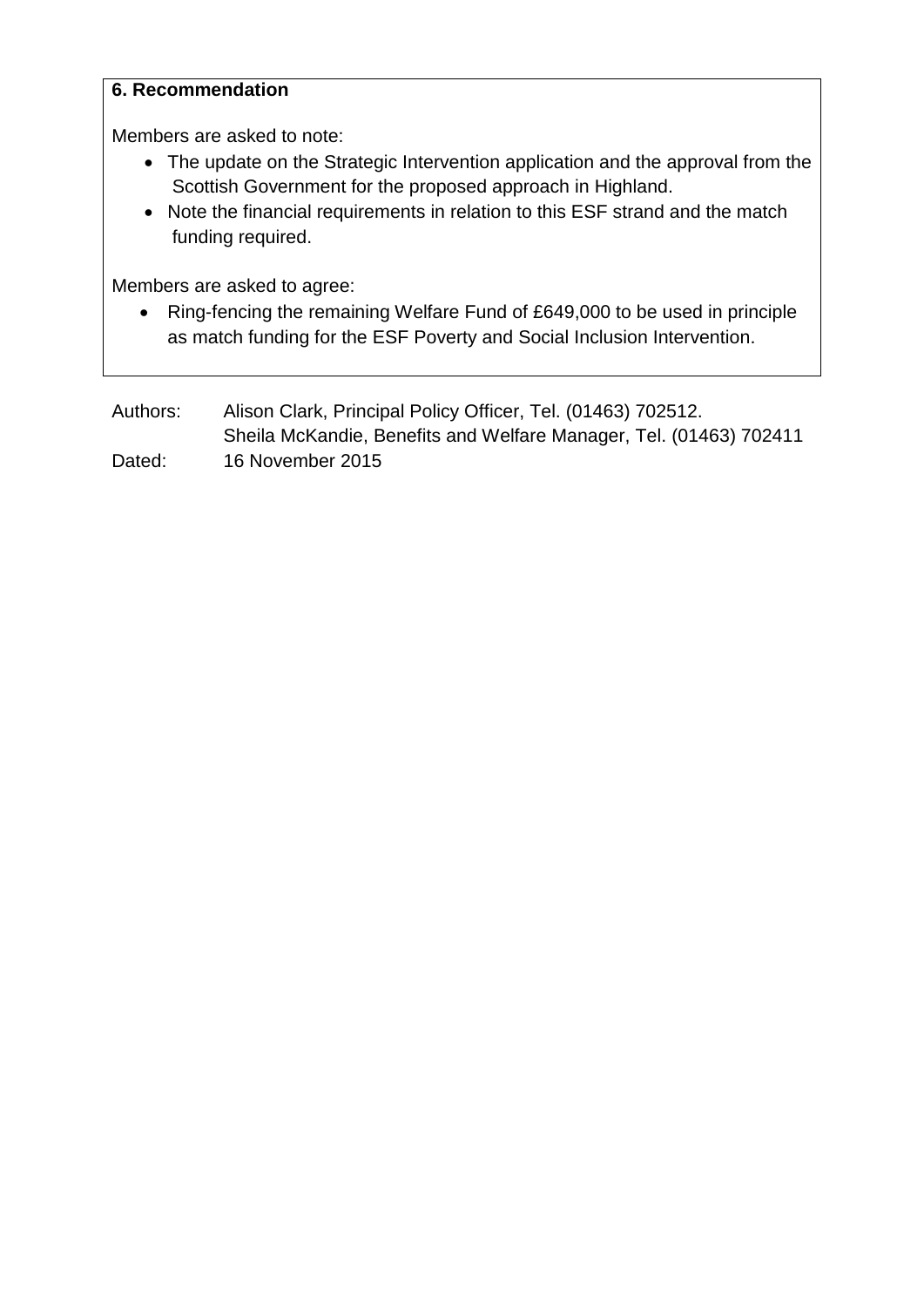# **Appendix 1**

# **Activities Supported by the Welfare Fund to Date**

| <b>Activity</b>                      | <b>Date Agreed at Resources</b><br><b>Committee</b> | <b>Approved Welfare Fund</b><br><b>Funding</b> | <b>Activity Timetable</b>  |
|--------------------------------------|-----------------------------------------------------|------------------------------------------------|----------------------------|
| Tailored welfare advice clinics      | 26/11/14                                            | £160,920.00                                    | January 2015 to March 2016 |
| for people with mental health        |                                                     |                                                |                            |
| Training for front-line workers      | 26/11/14                                            | £3,000.00                                      | One-off                    |
| in responding to people with         |                                                     |                                                |                            |
| mental health                        |                                                     |                                                |                            |
| Roll out of midwifery project for    | 25/02/15                                            | £90,000.00                                     | June 2015 to May 2016      |
| expectant mothers                    |                                                     |                                                |                            |
| Maximising benefit take-up           | 25/02/15                                            | £63,645.00                                     | June 2015 to May 2016      |
| "Count Your Cash" Days               | 27/05/15                                            | £28,500.00                                     | One off                    |
| <b>Citizens Online</b>               | 27/05/15                                            | £90,000.00                                     | One off                    |
| <b>School Clothing Grants</b>        | 27/05/15                                            | £118,044.00                                    | One off                    |
| <b>Increases</b>                     |                                                     |                                                |                            |
| Design and production of             | 26/08/15                                            | £8,000.00                                      | One off                    |
| <b>Esssential Guide to benefits,</b> |                                                     |                                                |                            |
| etc and Funeral Guide                |                                                     |                                                |                            |
| Uncommitted Balance of               |                                                     | £649,000.00                                    |                            |
| <b>Welfare Fund</b>                  |                                                     |                                                |                            |